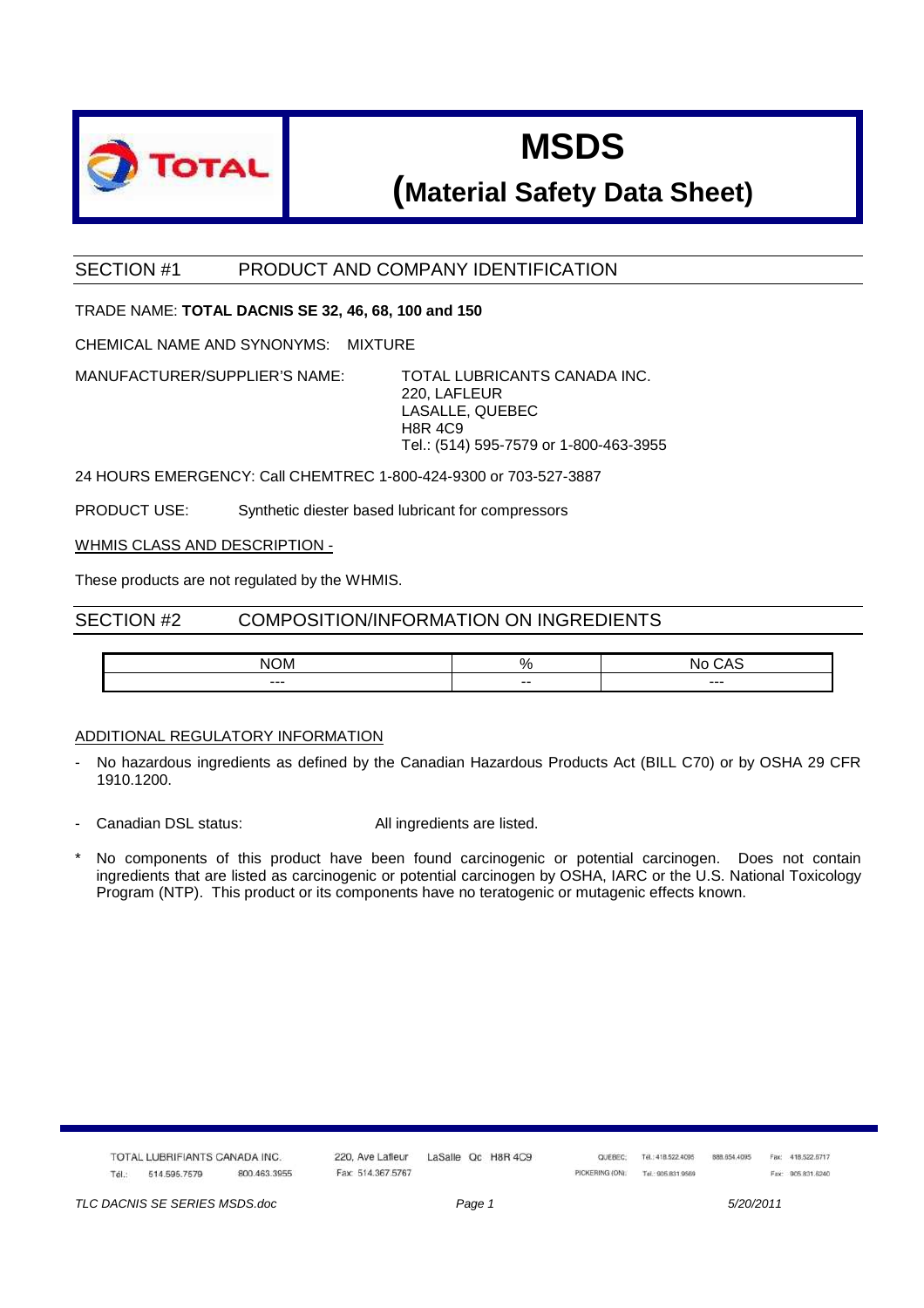#### SECTION #3 PHYSICAL DATA

PHYSICAL STATE AT 25°C<br>BOILING POINT:  $>250^{\circ}$ C BOILING POINT:<br>
POUR POINT:<br>  $< -40^{\circ}C$ POUR POINT: DENSITY (g/cm<sup>3</sup> at 15°C): VAPOR PRESSURE (mm Hg at 20°C): Negligible VISCOSITY (cSt at  $100\degree$ ):  $5 \text{ to } 20$ pH: No Object EVAPORATION RATE: Negligible SOLUBILITY IN WATER: Negligible

# 0,95 to 0,99 Yellowish to amber liquid with characteristic odor

#### SECTION #4 STABILITY AND REACTIVITY

## **STABILITY:** Stable

#### **HAZARDOUS DECOMPOSITION PRODUCTS**: N/A **POLYMERIZATION:** Will not occur

**CONDITIONS TO AVOID:** Avoid excessive heat, open flames and formation of oil mist. **PRODUCTS TO AVOID:** CONSEQUENTING DISTURBANCE CONSIDERS A CONSEQUENCE ORIGINAL PRODUCTS TO AVOID:

#### SECTION #5 FIRE FIGHTING MEASURES

| FLASH POINT (COC):                    | >200C                                                                                                                                                                               |
|---------------------------------------|-------------------------------------------------------------------------------------------------------------------------------------------------------------------------------------|
| <b>FLAMMABILITY LIMITS IN AIR:</b>    | LEL: N/A                                                                                                                                                                            |
| (% PER VOLUME)                        | UEL: N/A                                                                                                                                                                            |
| AUTOIGNITION TEMPERATURE (°C):        | N/A                                                                                                                                                                                 |
| EXTINGUISHING MEDIA:                  | Foam, Dry chemical and $CO2$                                                                                                                                                        |
| <b>HAZARDOUS COMBUSTION PRODUCTS:</b> | Normal combustion products, CO and CO <sub>2</sub> .                                                                                                                                |
| SPECIAL FIRE FIGHTING PROCEDURES:     | Do not enter confined fire space without adequate protective<br>clothing and an approved positive self-contained breathing<br>apparatus. Use water to cool fire exposed containers. |

|       | TOTAL LUBRIFIANTS CANADA INC.<br>일은 비례 MT MA 를 알려진 비리 스트 도 플레스 스트 프로그램을 발견하고 공항 사고 있는 것이다. 2015년 1월 20일 전 1월 20일 전 1월 20일 전 1월 20일 전 |                                                 | 220, Ave Lafleur  |  | LaSalle Qc H8R 4C9 | QUEBEC.        | Tél.: 418.522.4095<br>- STATISTIC ALSO IN THE STATISTICS. | 888.654.4095 | Fax: 418.522.6717 |
|-------|--------------------------------------------------------------------------------------------------------------------------------------|-------------------------------------------------|-------------------|--|--------------------|----------------|-----------------------------------------------------------|--------------|-------------------|
| Tél.: | 514.595.7579                                                                                                                         | 800.463.3955<br>the contract of the contract of | Fax: 514.367.5767 |  |                    | PICKERING (ON) | Tel: 905,831,9569                                         |              | Fax: 905 831,6240 |

TLC DACNIS SE SERIES MSDS.doc **Page 2** 5/20/2011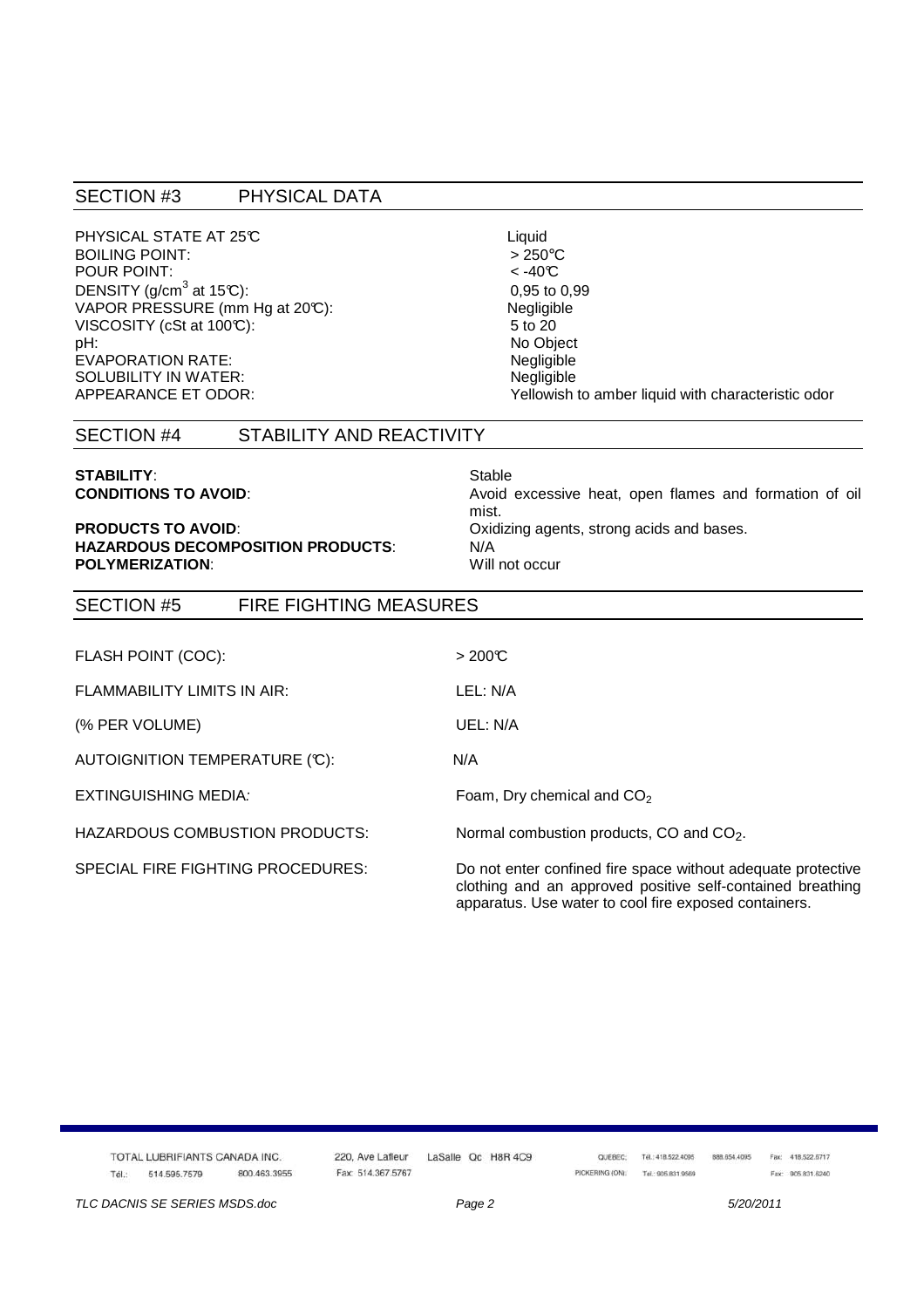#### SECTION #6 TOXICOLOGICAL INFORMATION

| <b>SPECIES</b>                    | $LD_{50}$ ORAL                                                                                                                                                                | LD <sub>50</sub> DERMAL                                           | LC <sub>50</sub> INHALATION                                                                                                                                        | <b>HRS</b> |  |  |
|-----------------------------------|-------------------------------------------------------------------------------------------------------------------------------------------------------------------------------|-------------------------------------------------------------------|--------------------------------------------------------------------------------------------------------------------------------------------------------------------|------------|--|--|
| Rat                               | > 5000 mg/Kg                                                                                                                                                                  | > 2000 mg/Kg                                                      | N/A                                                                                                                                                                |            |  |  |
| <b>INHALATION:</b>                | respiratory passages.                                                                                                                                                         | Exposure limit to the mist = $5 \text{ mg/m}^3$ (TLV/TWA, ACGIH). | Prolonged exposure to high vapor concentration of this product can cause headache,<br>dizziness and nausea. Short-term overexposure can cause an irritation to the |            |  |  |
| <b>CONTACT WITH EYES:</b>         | cause eye irritation.                                                                                                                                                         |                                                                   | This product should not cause eye irritation. Repeated and prolonged contact may                                                                                   |            |  |  |
| <b>SKIN CONTACT:</b>              | This product should not cause skin irritation. Prolonged and repeated contact with<br>this product can cause skin drying, which may result in skin irritation and dermatitis. |                                                                   |                                                                                                                                                                    |            |  |  |
| <b>INGESTION:</b>                 | May cause nausea.                                                                                                                                                             |                                                                   |                                                                                                                                                                    |            |  |  |
| <b>SECTION #7</b>                 |                                                                                                                                                                               | <b>ACCIDENTAL RELEASE MEASURES</b>                                |                                                                                                                                                                    |            |  |  |
| <b>SPILL AND LEAK PROCEDURES:</b> |                                                                                                                                                                               |                                                                   | Eliminate all ignition sources. Stop leak only if safe to do so. Absorb                                                                                            |            |  |  |

#### SECTION #8 HANDLING AND STORAGE

**STORAGE AND HANDLING:** Store in cool, dry, ventilated area, away from heat and ignition sources. Use good personal hygiene. Always keep the container close.

containers for disposal.

residue or small spills with absorbent material and remove to non-leaking

#### SECTION #9 EXPOSURE CONTROLS / PERSONAL PROTECTION

| <b>VENTILATION:</b>            | Mechanical ventilation is recommended.                                                                          |  |  |  |  |
|--------------------------------|-----------------------------------------------------------------------------------------------------------------|--|--|--|--|
| <b>RESPIRATORY PROTECTION:</b> | If mist present, chemical cartridge respirator is recommended.                                                  |  |  |  |  |
| <b>GLOVES:</b>                 | Resistant gloves (Viton, Nitrile, Neoprene) are recommended when<br>handling this material.                     |  |  |  |  |
| <b>EYE PROTECTION:</b>         | Chemical safety goggles are recommended.                                                                        |  |  |  |  |
| <b>OTHER PROTECTION:</b>       | In confined spaces or where the risk of skin exposure is higher, resistant<br>clothing or apron should be worn. |  |  |  |  |

|       | TOTAL LUBRIFIANTS CANADA INC.<br>왜 한 거리에 가서 잘 안 보면 가지고 있어. 이 나는 사람들은 어떻게 되었다. 이 사람은 아이들은 사람들은 아이들이 있었다. |              | 220. Ave Lafleur  | LaSalle Qc H8R 4C9 | QUEBEC: | TAL: 418 522 4095<br>- 2010년 10월 20일 10월 20일 10월 20일 10월 20일 10월 20일 10월 20일 10월 20일 10월 20일 10월 20일 10월 20일 10월 20일 10월 20일 10월 20 |
|-------|---------------------------------------------------------------------------------------------------------|--------------|-------------------|--------------------|---------|-------------------------------------------------------------------------------------------------------------------------------------|
| Tél.: | 514.595.7579                                                                                            | 800.463.3955 | Fax: 514.367.5767 |                    |         | PICKERING (ON): Tel: 905.831.9569                                                                                                   |

TLC DACNIS SE SERIES MSDS.doc entrance Page 3 5/20/2011

888.654.4095 Fax: 418.522.6717

Fax: 905.831.6240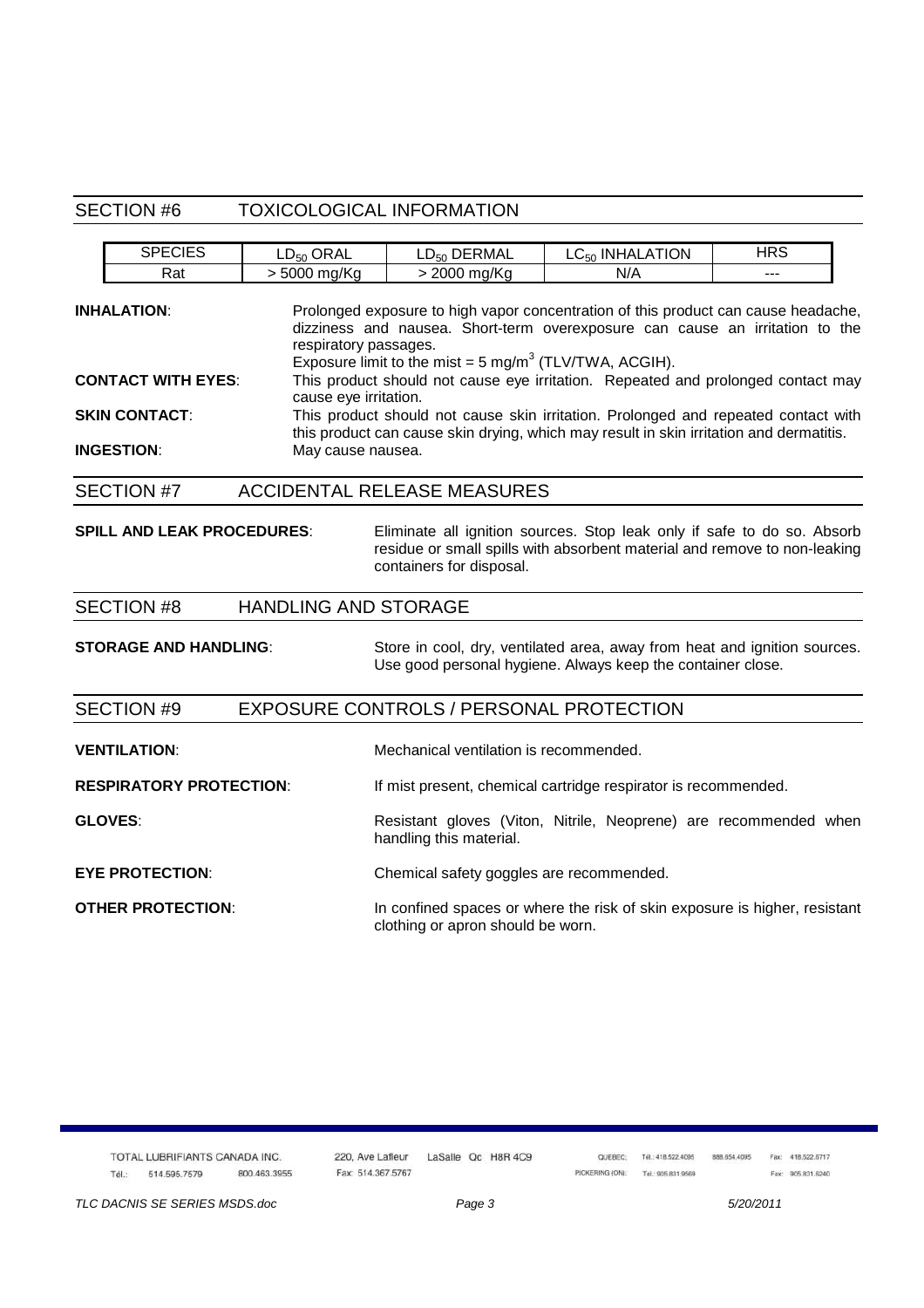#### SECTION #10 DISPOSAL CONSIDERATIONS

WASTE DISPOSAL METHODS: Consult relevant local authorities. Reclaim or dispose of at a licensed waste disposal company. Incinerate with approval of appropriate local authority.

SECTION #11 FIRST AID **INHALATION:** Remove person to fresh air. See a physician if irritation persists. **CONTACT WITH EYES:** Flush immediately with water for at least 15 minutes. **CONTACT WITH SKIN**: Wash contaminated skin with mild soap and water. See a physician if irritation persists. **INGESTION:** This product has a low toxicity. May cause nausea and have a laxative effect. Do not induce vomiting. Contact an Anti-Poison Center (1-800-463-5060). SECTION #12 HAZARDS IDENTIFICATION

**INHALATION:** Prolonged exposure to high vapor concentration of this product can cause headache, dizziness and nausea. Short-term overexposure can cause an irritation to the respiratory passages. Exposure limit to the mist =  $5 \text{ mg/m}^3$  (TLV/TWA, ACGIH).

**CONTACT WITH EYES**: This product should not cause eye irritation. Repeated and prolonged contact may cause eye irritation.

**SKIN CONTACT:** This product should not cause skin irritation. Prolonged and repeated contact with this product can cause skin drying, which may result in skin irritation and dermatitis.

**INGESTION:** May cause nausea.

#### SECTION #13 ECOLOGICAL INFORMATION

#### **ENVIRONMENTAL EFFECTS:**

 Do not allow product or runoff from fire control to enter storm or sanitary sewers, lakes, rivers, streams, or public waterways. Block off drains and ditches. Provincial regulations require and federal regulations may require that environmental and/or other agencies be notified of a spill incident. Spill area must be cleaned and restored to original condition or to the satisfaction of authorities.

#### **BIODEGRADABILITY: NOT READILY BIODEGRADABLE.**

TOTAL LUBRIFIANTS CANADA INC. Tél -514 595 7579 800.463.3955 220 Ave Lafleur Fay: 514 367 5767

LaSalle Qc H8R 4C9

OUFREC: Tél.: 418.522.4095 PICKERING (ON): Tail: 905.831.9569

Fax: 418.522.6717 888.654.4095 Fax: 905.831.6240